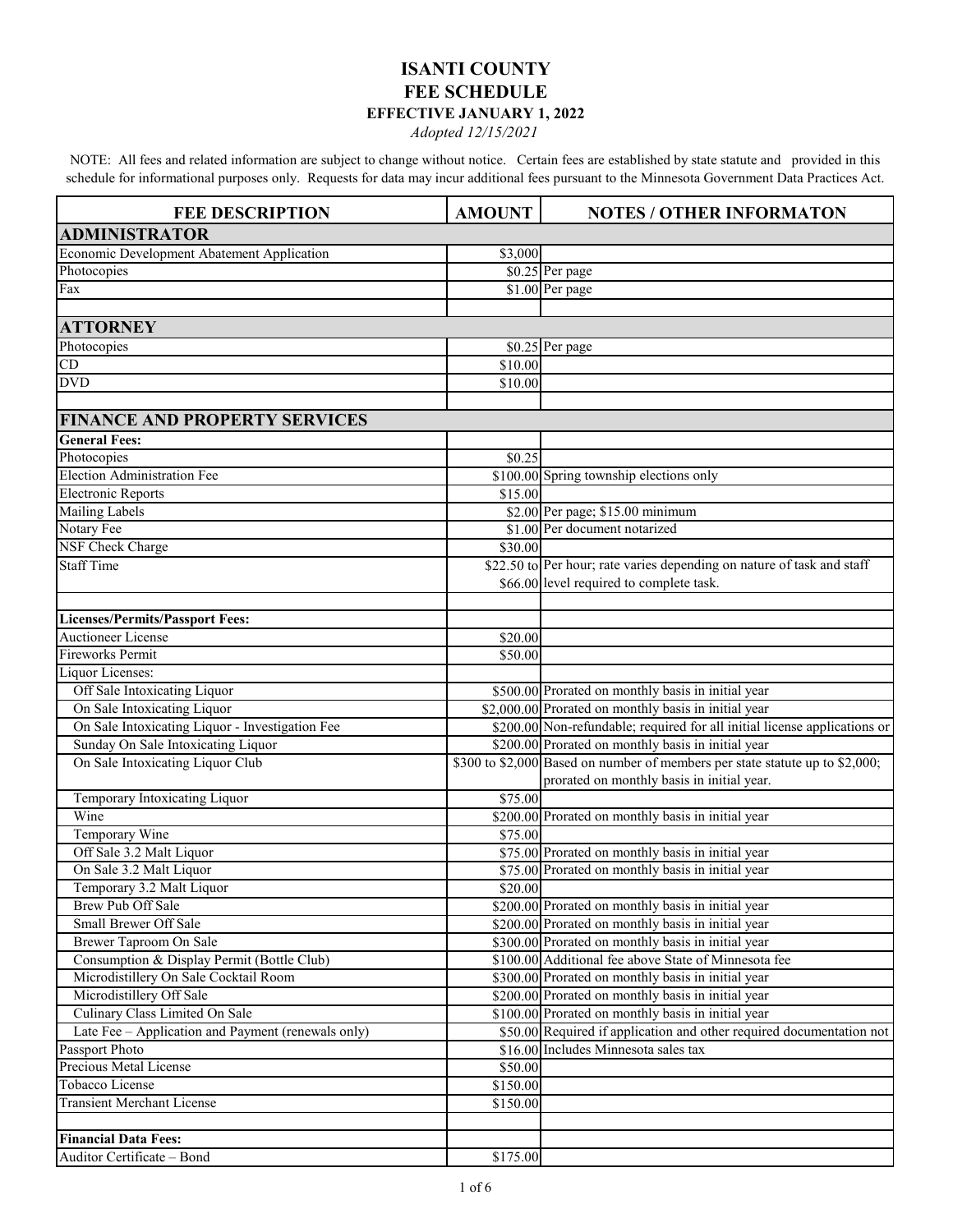| Auditor Verification                                              | \$75.00  |                                                                          |
|-------------------------------------------------------------------|----------|--------------------------------------------------------------------------|
| Comprehensive Annual Financial Report                             |          | \$20.00 Per hard copy; no charge for electronic copy                     |
|                                                                   |          |                                                                          |
| <b>Property Tax/Land Records Fees:</b>                            |          |                                                                          |
| <b>Assessment Data</b>                                            |          | \$0.03 Per record                                                        |
| Confession of Judgment                                            | \$100.00 |                                                                          |
| Delinquent Administrative Fee                                     | \$30.00  |                                                                          |
| Delinquent Tax List - Monthly PDF                                 | \$15.00  |                                                                          |
| Escrow Accounts (Electronic):                                     |          |                                                                          |
| Full File                                                         | \$75.00  |                                                                          |
| Payment File                                                      |          | \$0.20 Per parcel                                                        |
| Forfeited Tax Repurchase Fee                                      | \$100.00 |                                                                          |
| Forfeited Tax Auditor Fee                                         | \$0.50   |                                                                          |
| Special Assessment Fee:                                           |          |                                                                          |
| <b>Initial Year</b>                                               |          | \$5.00 Per parcel                                                        |
| Each Additional Year                                              |          | \$1.00 Per parcel                                                        |
| Special Assessment Search                                         |          | \$5.00 Per parcel                                                        |
| <b>TIF District Setup Fee</b>                                     | \$200.00 |                                                                          |
| TIF District Administrative Fee (Annual)                          |          | \$5.00 Per parcel                                                        |
|                                                                   |          |                                                                          |
| <b>GIS</b>                                                        |          |                                                                          |
| <b>Beacon Subscription:</b>                                       |          |                                                                          |
| Daily                                                             | \$10.00  |                                                                          |
| Monthly                                                           | \$35.00  |                                                                          |
| Yearly                                                            | \$300.00 |                                                                          |
|                                                                   |          |                                                                          |
| Paper Copy of Maps with Aerial Imagery:                           |          |                                                                          |
| $8\frac{1}{2}$ x 11 Size                                          |          | \$1.00 No charge to property owner or government                         |
| 11 x 17 Size                                                      |          | \$8.00 No charge to property owner or government                         |
|                                                                   |          |                                                                          |
| <b>Digital Aerial Imagery:</b>                                    |          |                                                                          |
| <b>Entire County</b>                                              |          | \$2,000.00 Base Price for Year Flown. Each year after flown, price shall |
| <b>Mailing Lists</b>                                              | \$25.00  |                                                                          |
|                                                                   |          |                                                                          |
|                                                                   |          |                                                                          |
| <b>HEALTH AND HUMAN SERVICES</b>                                  |          |                                                                          |
| Photocopies                                                       |          | \$0.25 Per side                                                          |
| Faxes                                                             |          | $$0.25$ Per page                                                         |
| Adoption Fees - Background Check                                  | \$45.00  |                                                                          |
| Adult Foster Care License:                                        |          |                                                                          |
| Initial License for Community Residential/Corporate Setting       | \$500.00 |                                                                          |
| Re-Licensure for Community Residential/Corporate Setting          | \$500.00 |                                                                          |
| Fire Marshal Inspection Fee for all foster care homes and daycare |          | \$50.00 Cashier's Check, Money Order, or Business Check if               |
| Licensed Child Care                                               |          | \$50.00 Home visit; one year license                                     |
| <b>Child Care Orientation Binder</b>                              | \$45.00  |                                                                          |
| Re-Licensed Child Care                                            |          | \$100.00 Home visit; two year license                                    |
| <b>Estate Recovery</b>                                            |          | Variable All date-of-death assets remaining after allowable funeral      |
| Detox Fees                                                        |          | Variable Based on poverty guidelines; contact department at 763-689-     |
| Child Out-of-Home Placements                                      |          | Variable All income attributable to child plus parental fees based on    |
| Income Withholding Only Services Type Cases                       |          | \$15.00 Per month                                                        |
| Social Welfare Rep Payee Fees                                     | \$48.00  |                                                                          |
| Car Seat Training:                                                |          |                                                                          |
| General Public, MA                                                |          | Variable Per client; bill health plans only                              |
| General Public, Non-MA                                            |          | \$15.00 Suggested donation; by appointment only                          |
| Immunizations:                                                    |          |                                                                          |
| MA Clients/No Insurance Coverage                                  |          | \$20.00 Health plan will be billed or suggested donation                 |
| Developmental Screening Fee                                       |          | Variable See sliding fee scale at end of this document                   |
| Dental Varnish Fee                                                |          |                                                                          |
|                                                                   |          | Variable See sliding fee scale at end of this document                   |
| Water Test Kits                                                   |          | Variable See sliding fee scale at end of this document                   |
|                                                                   |          |                                                                          |
| <b>HIGHWAY</b>                                                    |          |                                                                          |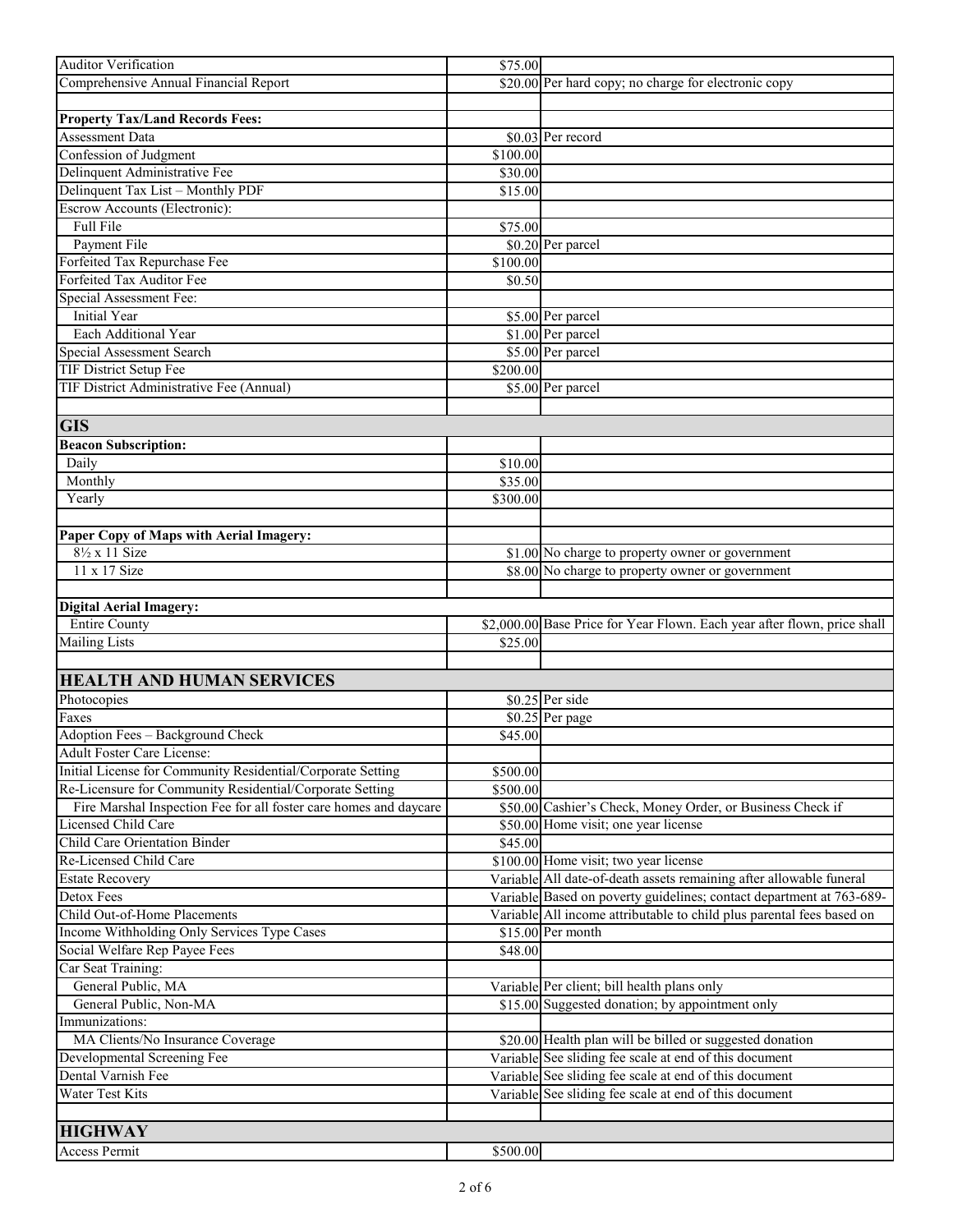| Mailbox Support                                                                                                                                                                                                                                                                      | \$80.00       |                                                                                  |
|--------------------------------------------------------------------------------------------------------------------------------------------------------------------------------------------------------------------------------------------------------------------------------------|---------------|----------------------------------------------------------------------------------|
|                                                                                                                                                                                                                                                                                      |               |                                                                                  |
| <b>MAINTENANCE</b>                                                                                                                                                                                                                                                                   |               | $$28.00$ Per hour                                                                |
| Cleaning of Office Space Leased from County<br>Maintenance of Office Space Leased from County                                                                                                                                                                                        |               | \$35.00 Per hour                                                                 |
|                                                                                                                                                                                                                                                                                      |               |                                                                                  |
| <b>PARKS</b>                                                                                                                                                                                                                                                                         |               |                                                                                  |
| Picnic Shelter Reservation                                                                                                                                                                                                                                                           |               | \$50.00 Per 4 hour period                                                        |
|                                                                                                                                                                                                                                                                                      |               |                                                                                  |
| <b>PROBATION</b>                                                                                                                                                                                                                                                                     |               |                                                                                  |
| Photocopies                                                                                                                                                                                                                                                                          |               | \$0.25 Per page                                                                  |
| <b>CORRECTIONAL FEES</b><br><b>Adult Msd/Gross Msd Supervision</b>                                                                                                                                                                                                                   |               | $$165.00$ Per year (\$13.75 per month)                                           |
| Adult Stay of Adjudication                                                                                                                                                                                                                                                           |               | \$100.00 Per year                                                                |
| <b>Adult Conditional Release Supervision</b>                                                                                                                                                                                                                                         |               | \$165.00 Per year (\$13.75 a month)                                              |
| Adult Gross Misdemeanor Transfer In                                                                                                                                                                                                                                                  |               | \$50.00 Per year                                                                 |
| Adult Gross Misdemeanor Transfer In - Subsequent Years                                                                                                                                                                                                                               |               | \$165.00 Per year                                                                |
| <b>Adult Gross Misdemeanor Transfer Out</b>                                                                                                                                                                                                                                          |               | \$75.00 If more than three months of supervision                                 |
| Juvenile Diversion Supervision                                                                                                                                                                                                                                                       | \$25.00       |                                                                                  |
| Juvenile Supervision                                                                                                                                                                                                                                                                 | \$40.00       |                                                                                  |
| <b>MONITORING PROGRAM</b>                                                                                                                                                                                                                                                            |               |                                                                                  |
| Adult REAM/HEM/GPS Monitoring                                                                                                                                                                                                                                                        |               | $$15.00$ Per day                                                                 |
| Adult REAM/HEM/GPS Monitoring Grant Eligible                                                                                                                                                                                                                                         |               | \$7.50 Per day                                                                   |
| <b>Upfront Costs</b>                                                                                                                                                                                                                                                                 |               | \$210.00 Per two weeks                                                           |
| <b>Upfront Costs Grant Eligible</b>                                                                                                                                                                                                                                                  |               | \$105.00 Per two weeks                                                           |
| Juvenile HEM Hook-up                                                                                                                                                                                                                                                                 | \$25.00       |                                                                                  |
| <b>ASSESSMENTS AND SCREENINGS</b>                                                                                                                                                                                                                                                    |               |                                                                                  |
| <b>Bail Evaluation</b>                                                                                                                                                                                                                                                               |               | \$30.00 Per bail completed                                                       |
| Urinalysis - Pretrial/ Probation                                                                                                                                                                                                                                                     |               | \$15.00 Adult positive/negative test                                             |
| Urinalysis - Pretrial/ Probation                                                                                                                                                                                                                                                     |               | \$15.00 Juvenile Positive Test                                                   |
| Urinalysis - Pretrial/ Probation                                                                                                                                                                                                                                                     |               | \$30.00 Confirmation If Offender Denies                                          |
| <b>PROGRAMS</b>                                                                                                                                                                                                                                                                      |               |                                                                                  |
| <b>Adult COG Program</b>                                                                                                                                                                                                                                                             |               | \$150.00 Plus \$25.00 to reschedule                                              |
| Juvenile COG Program                                                                                                                                                                                                                                                                 |               | \$75.00 Plus \$25.00 to reschedule                                               |
| Juvenile Positive Change Program                                                                                                                                                                                                                                                     |               | \$25.00 Plus \$10.00 to reschedule                                               |
| Juvenile Diversion Payable $-1st$ Offense                                                                                                                                                                                                                                            | \$25.00       |                                                                                  |
| Juvenile Diversion Payable - $2nd$ Offense                                                                                                                                                                                                                                           | \$50.00       |                                                                                  |
| Juvenile Diversion Payable – $3^{rd}$ Offense                                                                                                                                                                                                                                        | \$75.00       |                                                                                  |
| NOTE: All offenders who can show proof that they cannot pay because they are receiving assistance through a county, state, or federal assistance                                                                                                                                     |               |                                                                                  |
| program will be screened by probation based on their ability to pay. If fees cannot be paid, appropriate fees can be worked off through community<br>work service. Unpaid fees that are not waived or worked off by way of Community Work Service will be sent to Revenue Recapture. |               |                                                                                  |
|                                                                                                                                                                                                                                                                                      |               |                                                                                  |
| <b>RECORDER</b>                                                                                                                                                                                                                                                                      |               |                                                                                  |
| Copies of Documents                                                                                                                                                                                                                                                                  |               | \$1.00 Per page (Deeds are provided at no charge to landowners)                  |
| <b>Mailed Documents</b>                                                                                                                                                                                                                                                              | \$5.00        |                                                                                  |
| Certified Copy of Document                                                                                                                                                                                                                                                           | \$10.00       |                                                                                  |
| Reduced size or digital copy of plat                                                                                                                                                                                                                                                 | \$5.00        |                                                                                  |
| Full size copy of plat                                                                                                                                                                                                                                                               | \$10.00       |                                                                                  |
| Copies made with KIP printer                                                                                                                                                                                                                                                         | \$5.00        |                                                                                  |
| Land Shark Usage (with contract):                                                                                                                                                                                                                                                    |               |                                                                                  |
| Initial Setup                                                                                                                                                                                                                                                                        | \$50.00       |                                                                                  |
| Monthly Fee                                                                                                                                                                                                                                                                          |               | \$50.00 Per month; plus \$0.25 per image viewed                                  |
| Land Shark Usage (per use basis, via credit card)                                                                                                                                                                                                                                    |               |                                                                                  |
| Access Fee                                                                                                                                                                                                                                                                           |               | \$7.00 Per session, includes \$2 service charge to $\overline{CC}$ company; plus |
| Add funds to escrow CC convenience fee                                                                                                                                                                                                                                               | \$10.00       |                                                                                  |
| Purchase plat through Land Shark                                                                                                                                                                                                                                                     |               | \$5.00 Plus Access Fee charges                                                   |
| Bulk Purchase of Images (with contract)                                                                                                                                                                                                                                              |               |                                                                                  |
| Initial Setup                                                                                                                                                                                                                                                                        | \$100.00      |                                                                                  |
| Monthly Fee                                                                                                                                                                                                                                                                          | \$500.00      |                                                                                  |
| ArcaSearch Usage (by Subscription)                                                                                                                                                                                                                                                   | \$10.00 Daily |                                                                                  |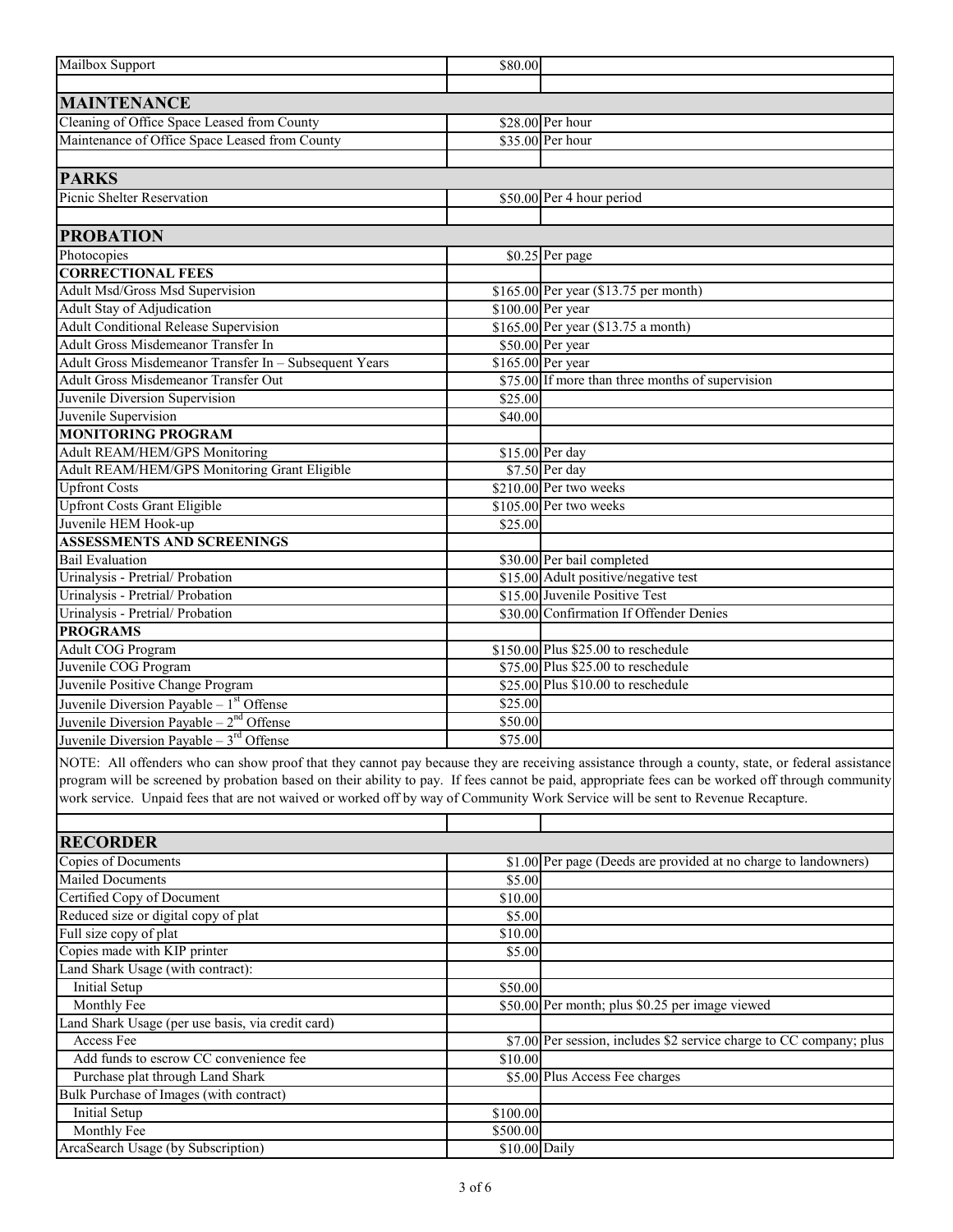|                                                                                                                                                |                    | \$30.00 Monthly                                                     |
|------------------------------------------------------------------------------------------------------------------------------------------------|--------------------|---------------------------------------------------------------------|
|                                                                                                                                                | \$300.00 Yearly    |                                                                     |
| <b>Vital Statistics</b>                                                                                                                        |                    |                                                                     |
| Ordination/Credential Filing                                                                                                                   | \$20.00            |                                                                     |
| Application for Marriage License                                                                                                               |                    | \$115.00 \$40.00 with required documentation pertaining to marriage |
| Reissue Marriage License & Certificate                                                                                                         | \$20.00            |                                                                     |
| Marriage License - Amendment to Application for                                                                                                |                    |                                                                     |
| License                                                                                                                                        | \$20.00            |                                                                     |
| Certified Marriage Certificate                                                                                                                 | \$9.00             |                                                                     |
| Marriage Ceremony                                                                                                                              | \$50.00            |                                                                     |
| Certified Birth Certificate                                                                                                                    |                    | \$26.00 \$19.00 each additional of the same certificate             |
| Death Certificate                                                                                                                              |                    | \$13.00 \$6.00 each additional of the same certificate              |
| Death Certificate Amendment                                                                                                                    | \$40.00            |                                                                     |
| Notary Commission Registration                                                                                                                 | \$20.00            |                                                                     |
| Certified Copy of Notary Commission                                                                                                            | \$10.00            |                                                                     |
| NOTE: Most fees for recording documents are set by state statute and not included above. Please see the department's section of the website or |                    |                                                                     |
| contact the department at 763-689-1191 for these statutory recording charges.                                                                  |                    |                                                                     |
|                                                                                                                                                |                    |                                                                     |
| <b>SHERIFF</b>                                                                                                                                 |                    |                                                                     |
| Jail                                                                                                                                           |                    |                                                                     |
| Booking                                                                                                                                        |                    |                                                                     |
| Fingerprinting                                                                                                                                 | \$20.00<br>\$20.00 |                                                                     |
| Huber                                                                                                                                          |                    | \$20.00 Per day                                                     |
| Preliminary Breath Screening Test                                                                                                              | \$6.00             |                                                                     |
| Prisoner Boarding - Out of County                                                                                                              |                    |                                                                     |
| Nurse/Doctor Visit                                                                                                                             |                    | \$75.00 Per inmate; per day                                         |
| Administrative Fee for Medication                                                                                                              | \$10.00            |                                                                     |
|                                                                                                                                                | \$10.00            |                                                                     |
| Mantoux Testing Fee                                                                                                                            | \$15.00            |                                                                     |
| RSI Baseline Urinalysis                                                                                                                        | \$50.00            |                                                                     |
| Urinalysis                                                                                                                                     | \$20.00            |                                                                     |
| <b>Civil Unit</b>                                                                                                                              |                    |                                                                     |
| Basic Service Fee                                                                                                                              |                    |                                                                     |
|                                                                                                                                                |                    | \$70.00 Per person<br>\$90.00 Per Certificate of Sale               |
| Conduct Off Site Sale (Sales held at location other than                                                                                       |                    |                                                                     |
| Sheriff's Office Lobby)                                                                                                                        |                    |                                                                     |
| Conduct Sale (Sheriff's Office Lobby; Mortgage Foreclosure                                                                                     |                    | \$70.00 Per Certificate of Sale                                     |
| Sale; Execution Sale; Lien Sale, etc.)                                                                                                         |                    |                                                                     |
| Deputy Hourly Rate                                                                                                                             |                    | \$80.00 Per hour; 3 hour minimum                                    |
| Eviction Summons (Court date must be 14 days or more out)                                                                                      |                    | $$70.00$ Per person                                                 |
| Handling/Prep (Paper service cancelled before file is sent out)                                                                                | \$35.00            |                                                                     |
| Notice of Intent to Redeem                                                                                                                     | \$100.00           |                                                                     |
| Orders for Harassment                                                                                                                          | No Charge          |                                                                     |
| Orders for Protection                                                                                                                          | No Charge          |                                                                     |
| Posting of Notices (3 Public Locations)                                                                                                        | \$70.00            |                                                                     |
| Redemption on Real Estate                                                                                                                      |                    | \$250.00 Cash or money order; no personal checks                    |
| Replevin Order (Or other court ordered seizure of property)                                                                                    |                    | \$240.00 Up to 3 hours; Additional deputy charge if time exceeds 3  |
|                                                                                                                                                |                    | hours                                                               |
| Storage Fee (Seized and held pursuant to WRIT or Order)                                                                                        |                    | \$100.00 Per month                                                  |
| Writ of Execution (Bank Levy)                                                                                                                  |                    | \$85.00 Must include separate \$15.00 check made payable to the     |
|                                                                                                                                                |                    | bank                                                                |
| Writ of Execution (Commission)                                                                                                                 |                    | 5% Of Amount Collected                                              |
| Writ of Execution (Demand)                                                                                                                     | \$85.00            |                                                                     |
| Writ of Execution (Personal Property)                                                                                                          | \$600.00           | Deposit; may vary depending on property being seized                |
| Deposit fee as appropriate for object/location of the Levy                                                                                     |                    |                                                                     |
| including charge for deputy time/hour                                                                                                          |                    |                                                                     |
| Writ of Execution (Till Levy)                                                                                                                  |                    | \$200.00 Deposit; Service fees are \$75 for each tap                |
| Writ of Execution (Wage Levy)                                                                                                                  |                    | \$85.00 Must include separate \$15.00 check made payable to the     |
|                                                                                                                                                |                    | employer                                                            |
| Writ of Recovery of Premises/Order to Vacate                                                                                                   |                    |                                                                     |
| 1 <sup>st</sup> -Posting of Writ                                                                                                               | \$70.00            |                                                                     |
| $2nd$ -Eviction/Lock-out                                                                                                                       |                    | $$240.00$ Per 1st 3 hours;                                          |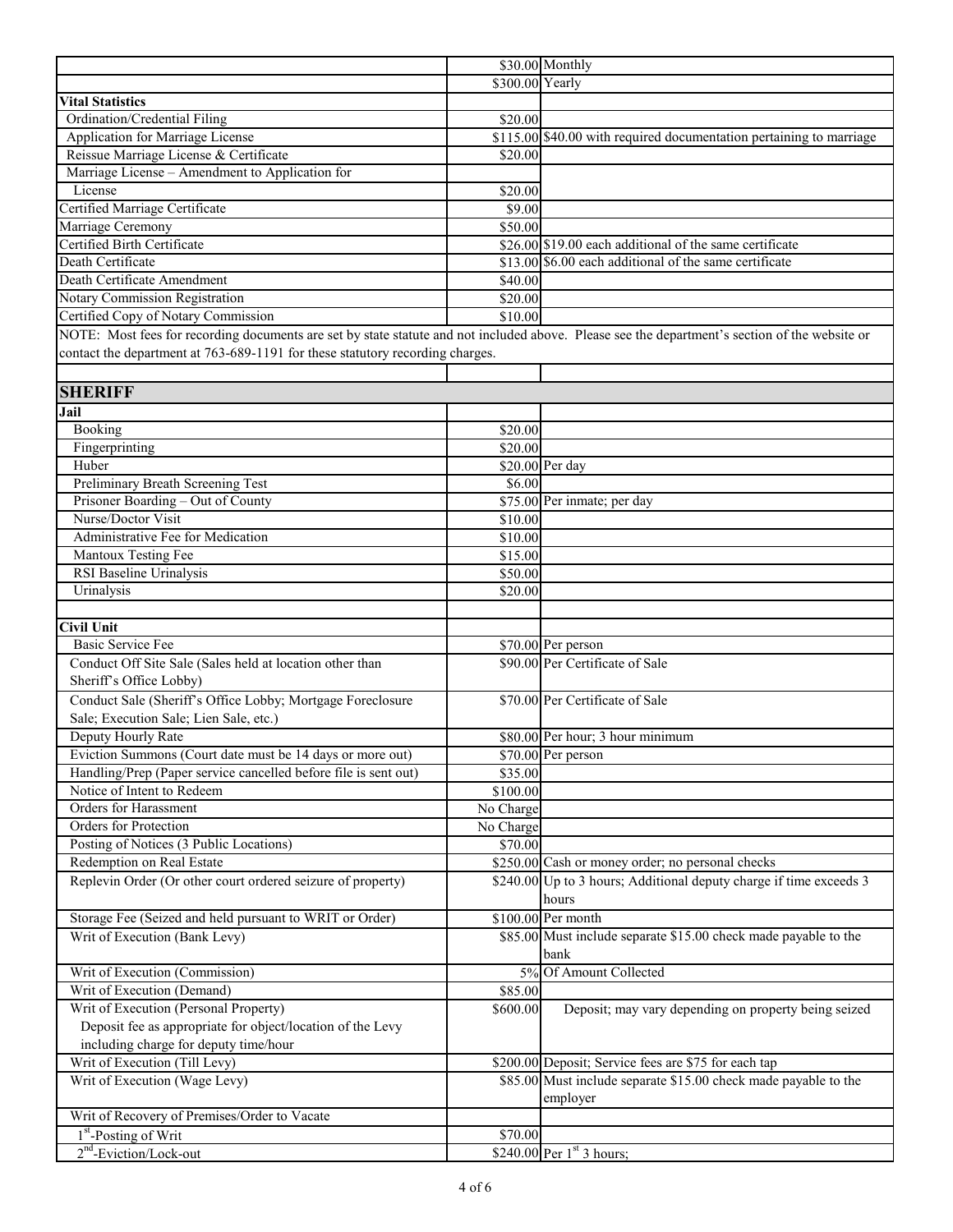|                                                                                                           |                      | \$80.00 Per each additional hour                                       |
|-----------------------------------------------------------------------------------------------------------|----------------------|------------------------------------------------------------------------|
|                                                                                                           |                      |                                                                        |
| Small Claims: MN - papers must be served 10 days before court date                                        |                      |                                                                        |
| Notice of Motion and Motion for Hearing on Contempt: MN - papers must be served 14 days before court date |                      |                                                                        |
| Order to Show Cause: MN - Must be served five days before court date                                      |                      |                                                                        |
|                                                                                                           |                      |                                                                        |
| Note: Service Fees include Mileage                                                                        |                      |                                                                        |
| Note: Prepayment of all fees required prior to service                                                    |                      |                                                                        |
|                                                                                                           |                      |                                                                        |
| <b>Gun Permits</b>                                                                                        |                      |                                                                        |
| New                                                                                                       | \$100.00             |                                                                        |
| Renewal before expiration                                                                                 | \$75.00              |                                                                        |
| Renewal within 30 days after expiration<br>Replacement/ Personal Data change                              | \$85.00              |                                                                        |
|                                                                                                           | \$10.00              |                                                                        |
| <b>Records Unit</b>                                                                                       |                      |                                                                        |
| 9-1-1 Voice Audio CD                                                                                      |                      | \$10.00 *Retention time is 1 year                                      |
| 9-1-1 Research Time to create copy                                                                        |                      | \$25.00 Per hour                                                       |
| 9-1-1 Typed Transcripts                                                                                   |                      | \$25.00 Per hour; Pre-payment required                                 |
| CD (Audio/Photos) & Body Worn Camera Photos                                                               |                      | \$10.00 Per CD; Pre-payment required                                   |
| Digital Squad Video DVD                                                                                   |                      | \$20.00 Per DVD; Pre-payment required                                  |
| <b>Query Reports</b>                                                                                      | \$5.00               |                                                                        |
| Records Under 19 Pages                                                                                    | <b>FREE</b>          |                                                                        |
| Records 20 to 39 Pages                                                                                    | \$5.00               |                                                                        |
| Records 40 to 59 Pages                                                                                    | \$10.00              |                                                                        |
| Records 60 to 79 Pages                                                                                    | \$15.00              |                                                                        |
| Records 80 to 99 Pages                                                                                    | \$20.00              |                                                                        |
| Records 100 and More Pages                                                                                |                      | \$25.00 Plus \$25 per hour                                             |
| Clearance Letters                                                                                         |                      | \$5.00 Per person                                                      |
| <b>Background Check</b>                                                                                   |                      | \$5.00 Per person                                                      |
| Jail Summary                                                                                              |                      | \$1.00 Per 10 Pages                                                    |
| Daily Incident Report (email)                                                                             |                      | \$2.00 Per day                                                         |
|                                                                                                           |                      | \$50.00 Per month                                                      |
| Firearm Storage                                                                                           |                      | \$1.00 Per day per firearm (once available for release)                |
| Impounded Vehicle/Trailer                                                                                 |                      | \$20.00 Per day (after owner is notified to pick up)                   |
| Dangerous Dog Registration                                                                                |                      | \$500.00 Per year per Dog                                              |
|                                                                                                           |                      |                                                                        |
| <b>ZONING</b>                                                                                             |                      |                                                                        |
| Variance                                                                                                  | \$500.00             |                                                                        |
| <b>Conditional Use Permit</b>                                                                             |                      | \$500.00 Plus postage for mailings beyond 1/4 mile                     |
| Conditional Use Permit - Gravel Pit                                                                       | \$500.00             |                                                                        |
| Interim Use Permit                                                                                        |                      | \$375.00 Plus postage for mailings beyond 1/4 mile                     |
| Amendment                                                                                                 | \$500.00             |                                                                        |
| Rezoning                                                                                                  | \$500.00             |                                                                        |
| <b>Preliminary Plat</b>                                                                                   | \$500.00             |                                                                        |
| Re-Submittal of Preliminary Plat                                                                          | \$100.00             |                                                                        |
| <b>Final Plat</b>                                                                                         | \$100.00             |                                                                        |
| Final Plat Check Fee                                                                                      |                      | \$300.00 Plus \$30.00 per lot; plus re-check fee of \$150.00 if needed |
|                                                                                                           |                      |                                                                        |
| <b>Sewage Treatment System Permits:</b><br>Septic Tank or Holding Tank Permit                             |                      |                                                                        |
| Residential Septic System Permit                                                                          | \$150.00<br>\$300.00 |                                                                        |
| Additional Drain Field to an Existing Drain Field (Compliant)                                             |                      |                                                                        |
| Large Commercial and Community System                                                                     | \$150.00<br>\$500.00 |                                                                        |
| Performance System                                                                                        | \$250.00             |                                                                        |
| Performance System - Operating Permit                                                                     | \$50.00              |                                                                        |
| Performance System - Annual Operating Renewal Permit                                                      | \$10.00              |                                                                        |
| Septic Repair Permit                                                                                      | \$50.00              |                                                                        |
| Re-Inspection Fee                                                                                         |                      | \$45.00 After required inspection                                      |
| <b>Building Permit</b>                                                                                    |                      | Variable Based on valuation as determined by 1997 Uniform Building     |
| Plan Review Fee                                                                                           |                      | Variable 65% of building permit fee                                    |